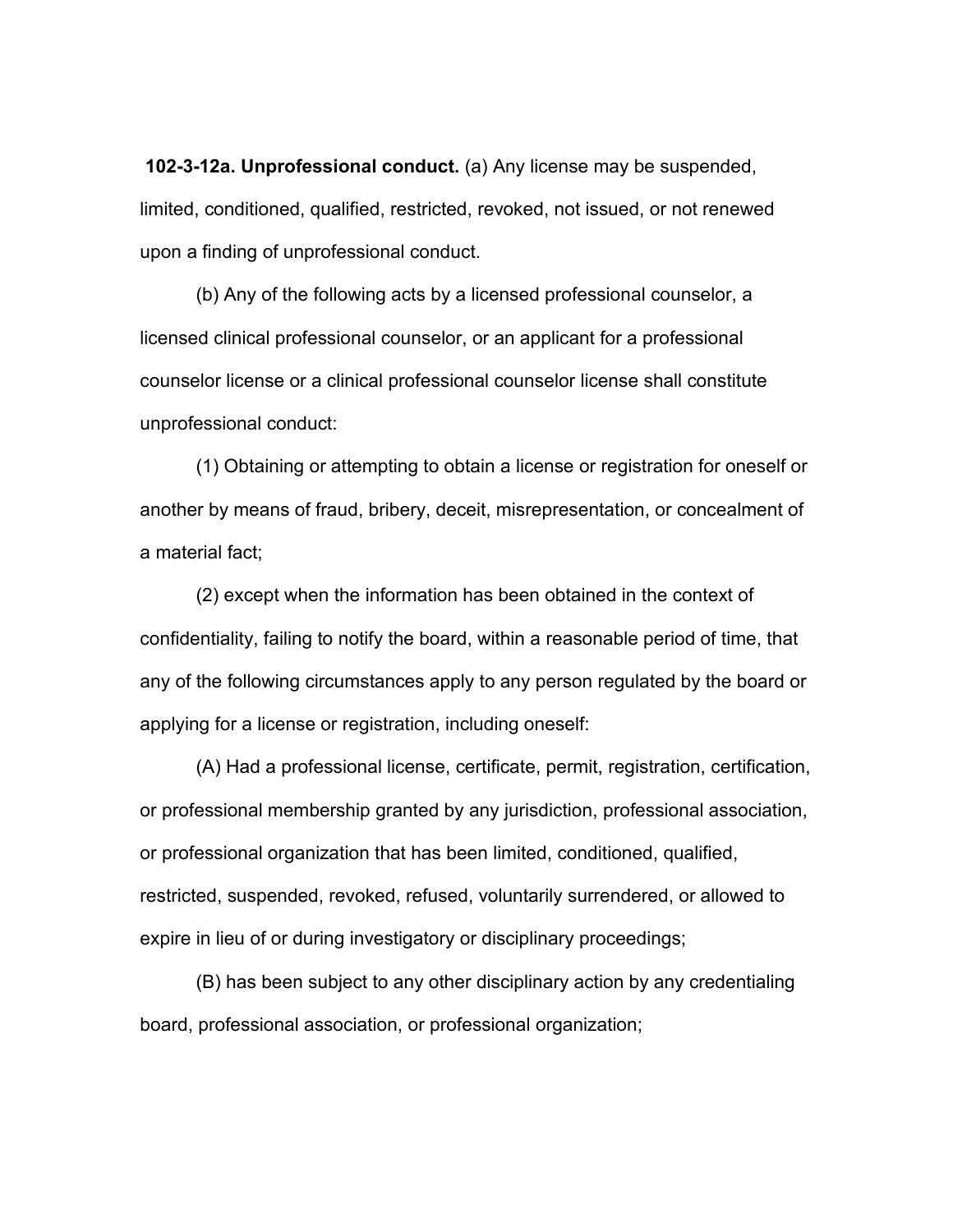(C) has been demoted, terminated, suspended, reassigned, or asked to resign from employment, or has resigned from employment, for some form of misfeasance, malfeasance, or nonfeasance;

(D) has been convicted of a crime; or

(E) has practiced the licensee's or registrant's profession in violation of the laws or regulations regulating the profession;

(3) knowingly allowing another person to use one's license or registration;

(4) impersonating another person holding a license or registration issued by this or any other board;

(5) having been convicted of a crime resulting from or relating to the licensee's professional practice of professional counseling or clinical professional counseling;

(6) furthering the licensure or registration application of another person who is known or reasonably believed to be unqualified with respect to character, education, or other relevant eligibility requirements;

(7) knowingly aiding or abetting any individual who is not credentialed by the board to represent that individual as a person who is credentialed by the board;

(8) failing to recognize, seek intervention, and otherwise appropriately respond when one's own personal problems, psychosocial distress, or mental health difficulties interfere with or negatively impact professional judgment,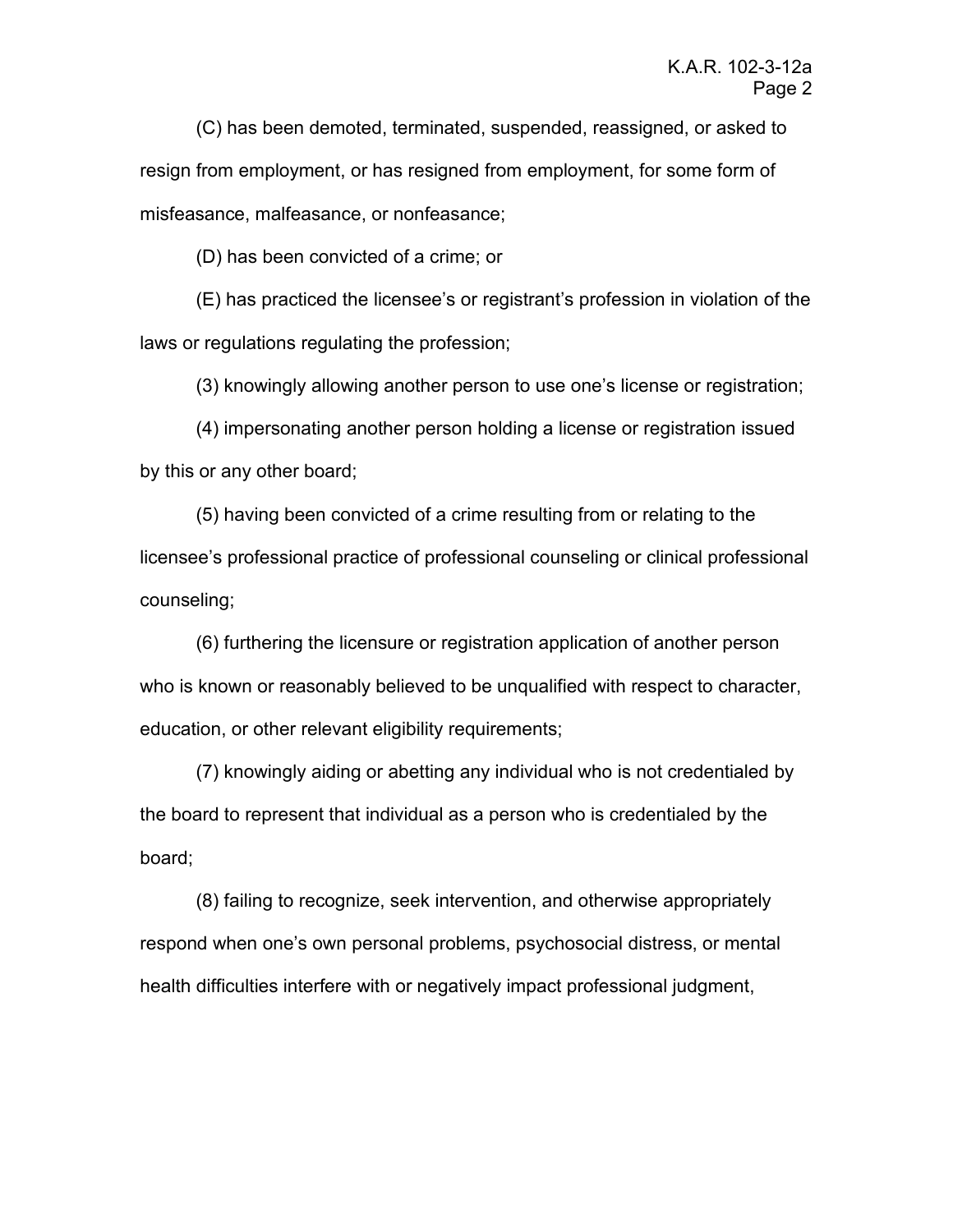professional performance and functioning, or the ability to act in the client's best interests;

(9) failing or refusing to cooperate in a timely manner with any request from the board for a response, information, or assistance with respect to the board's investigation of any report of an alleged violation filed against oneself or any other applicant or professional who is required to be licensed or registered by the board. Any person taking longer than 30 days to provide the requested response, information, or assistance shall have the burden of demonstrating that the person has acted in a timely manner;

(10) offering to perform or performing professional counseling, assessments, consultations, or referrals clearly inconsistent or incommensurate with one's training, education or experience or with accepted professional standards;

(11) treating any client, student, directee, or supervisee in a cruel manner;

(12) discriminating against any client, student, directee, or supervisee on the basis of color, race, gender, religion, national origin, or disability;

(13) failing to advise and explain to each client the respective rights, responsibilities, and duties involved in the professional counseling relationship;

(14) failing to provide each client with a description of what the client can expect in the way of services, consultation, reports, fees, billing, and therapeutic regimen or schedule, or failing to reasonably comply with the description;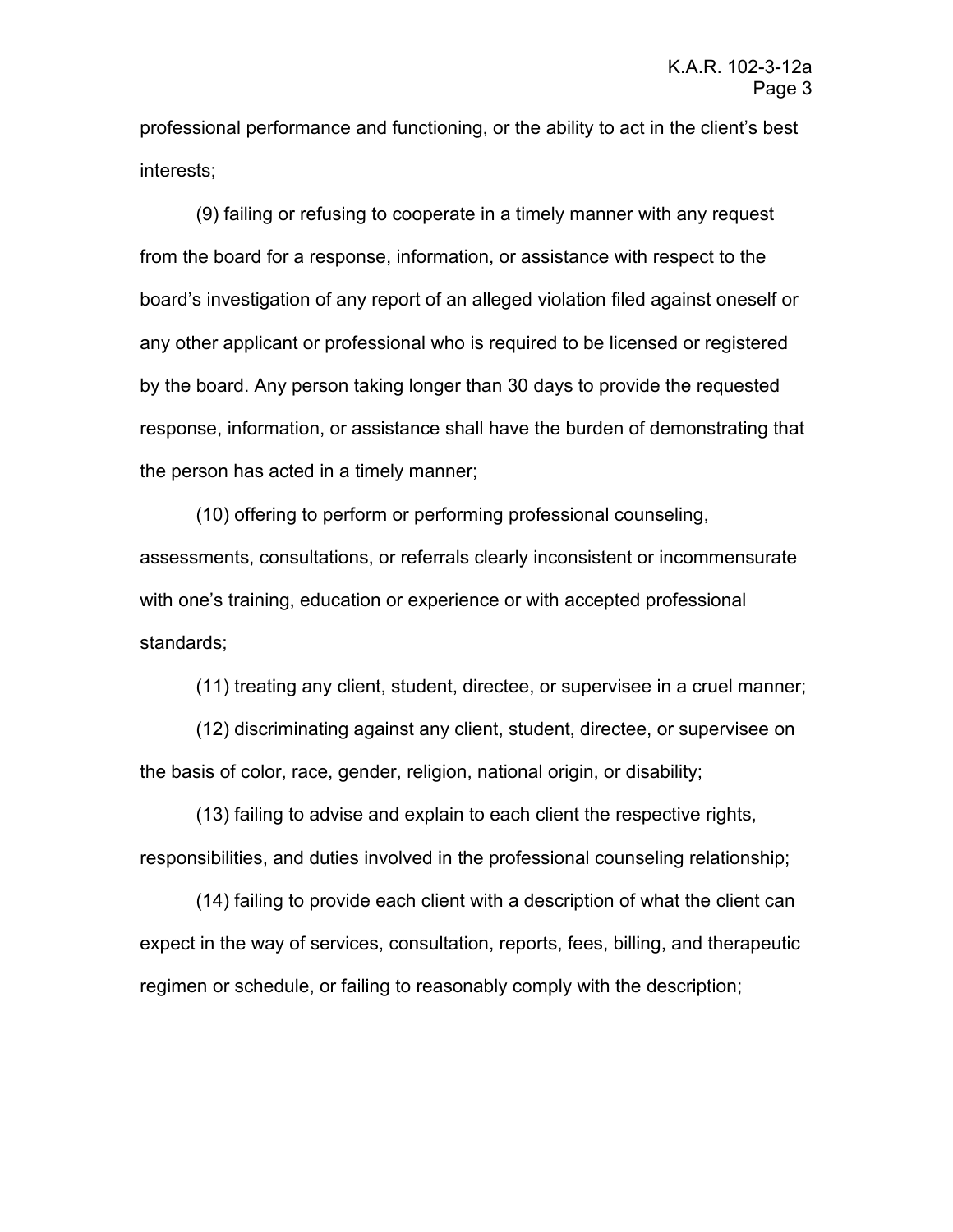(15) failing to provide each client with a description of the possible effects of the proposed treatment when the treatment is experimental or when there are clear and known risks to the client;

(16) failing to inform each client, student, directee, or supervisee of any financial interests that might accrue to the professional counselor or clinical professional counselor from a referral to any other service or from using any tests, books, or apparatus;

(17) failing to inform each client that the client is entitled to the same services from a public agency if the professional counselor or clinical professional counselor is employed by that public agency and also offers services privately;

(18) failing to inform each client, student, directee, or supervisee of the limits of client confidentiality, the purposes for which the information is obtained, and the manner in which the information may be used;

(19) revealing information, a confidence, or a secret of any client, or failing to protect the confidences, secrets, or information contained in a client's records, except when at least one of these conditions is met:

(A) Disclosure is required or permitted by law;

(B) failure to disclose the information presents a clear and present danger to the health or safety of an individual or the public; or

(C) the professional counselor or clinical professional counselor is a party to a civil, criminal, or disciplinary investigation or action arising from the practice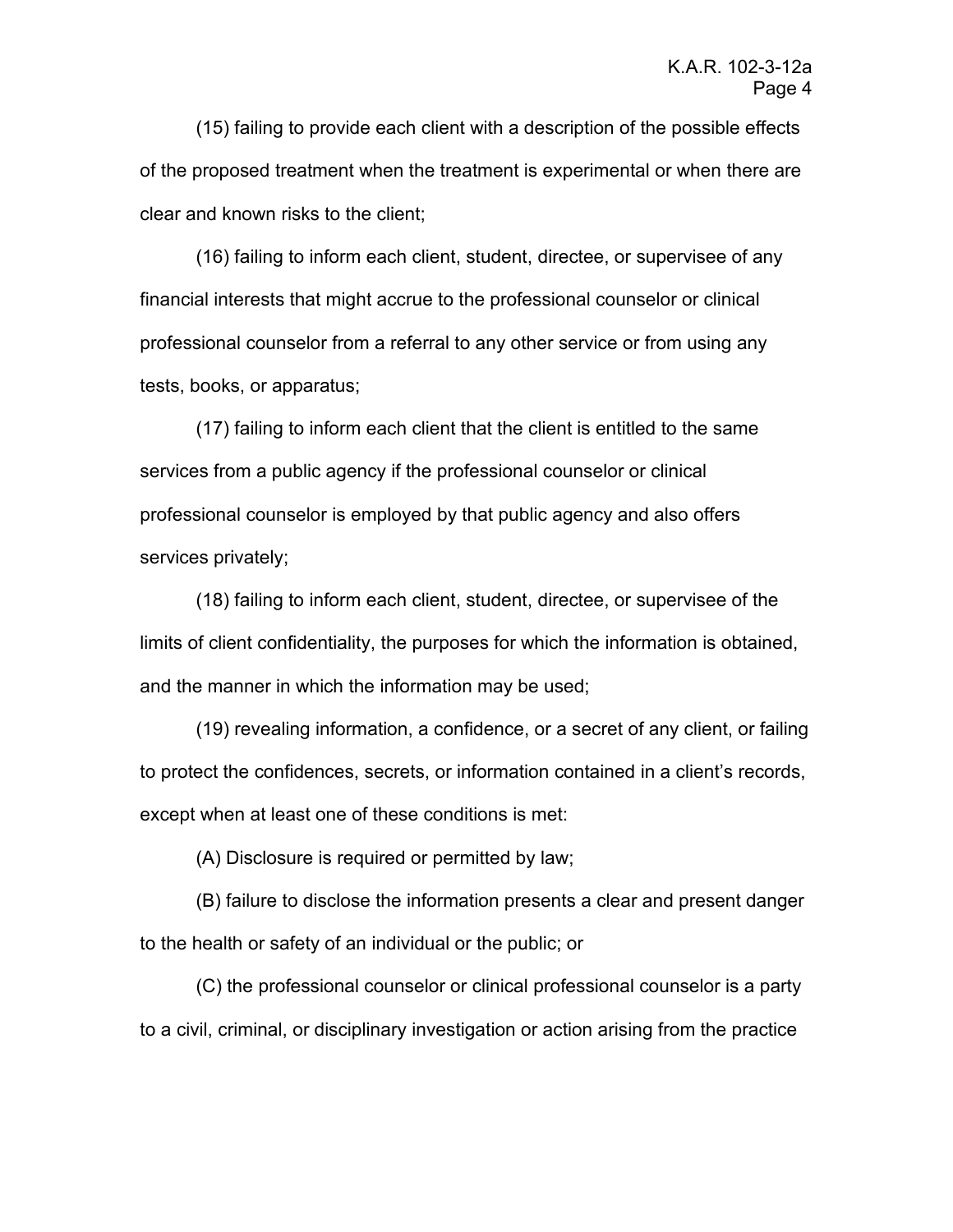of professional counseling or clinical professional counseling, in which case disclosure is limited to that action;

(20) failing to obtain written, informed consent from each client, or the client's legal representative or representatives, before performing any of these actions:

(A) Electronically recording sessions with that client;

(B) permitting a third-party observation of their activities; or

(C) releasing information concerning a client to a third person, except as required or permitted by law;

(21) failing to protect confidences of, secrets of, or information concerning other persons when providing a client with access to that client's records;

(22) failing to exercise due diligence in protecting the information regarding and the confidences and secrets of the client from disclosure by other persons in one's work or practice setting;

(23) engaging in professional activities, including billing practices and advertising, involving dishonesty, fraud, deceit, or misrepresentation;

(24) using alcohol or illegally using a controlled substance Being under the influence of any substance that impairs professional judgement while performing the duties or services of a professional counselor or clinical professional counselor;

(25) engaging in sexual behavior including sexual harassment, making sexual advances toward, or engaging in physical intimacies or engaging in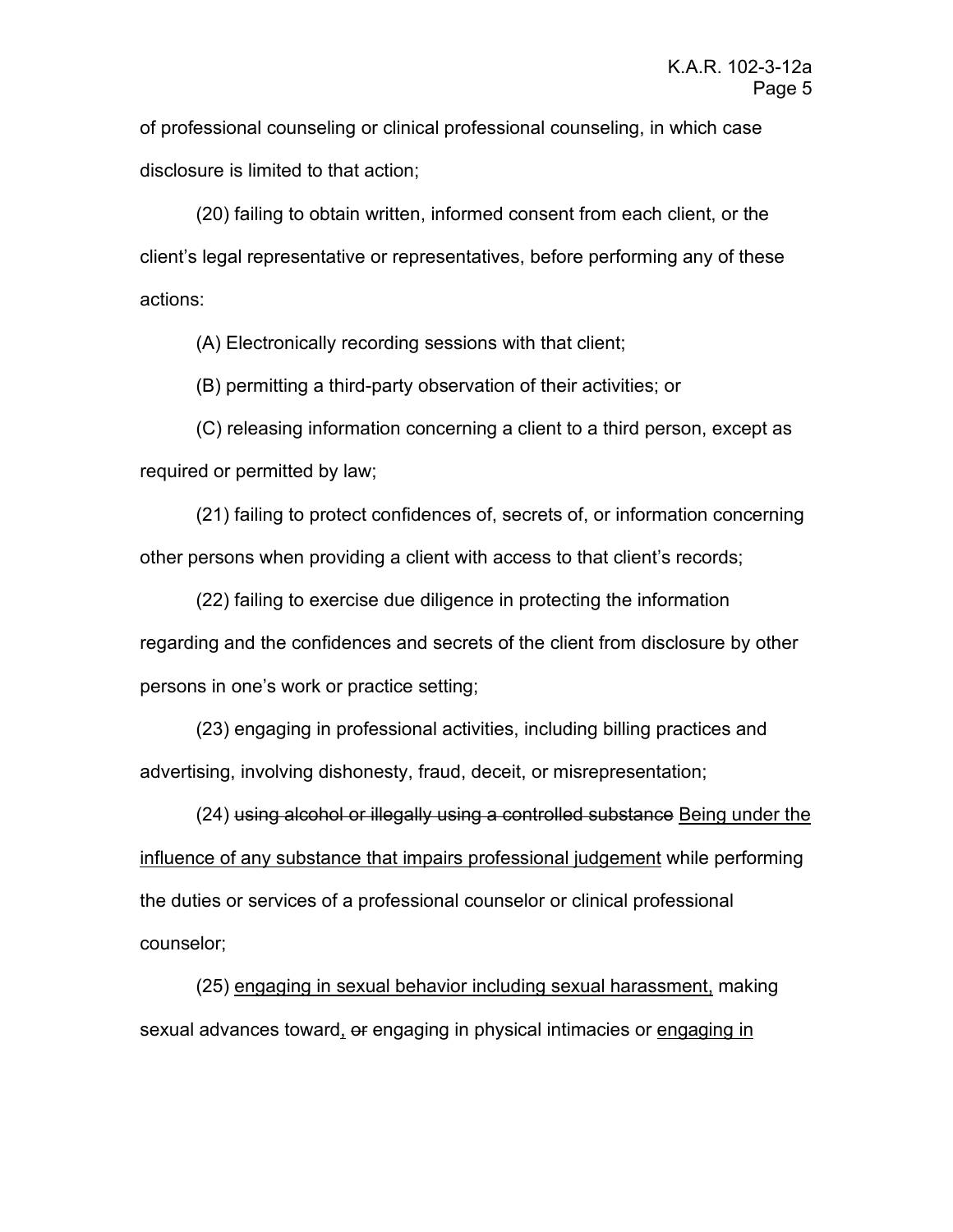sexual activities with one's active client, active student, directee, or supervisee or anyone with whom they have power or authority;

(26) engaging in sexual behavior including sexual harassment, making sexual advances toward, engaging in physical intimacies or sexual activities with, or exercising undue influence over any person who, within the past 24 60 months, has been one's client, client's romantic partners, or the client's family member*,* or anyone with whom they have power or authority;

(27) exercising undue influence over any client, student, directee, or supervisee, including promoting sales of services or goods, in a manner that will exploit the client, student, directee, or supervisee for the financial gain, personal gratification, or advantage of oneself or a third party;

(28) directly or indirectly offering or giving to a third party or soliciting, receiving, or agreeing to receive from a third party any fee or other consideration for the referral of the client or in connection with performing professional counselor or clinical professional counselor services;

(29) permitting any person to share in the fees for professional services, other than a partner, employee, associate in a professional firm, or consultant authorized to practice as a professional counselor or clinical professional counselor;

(30) soliciting or assuming professional responsibility for clients of another agency or colleague without attempting to coordinate continuity of client services with that agency or colleague;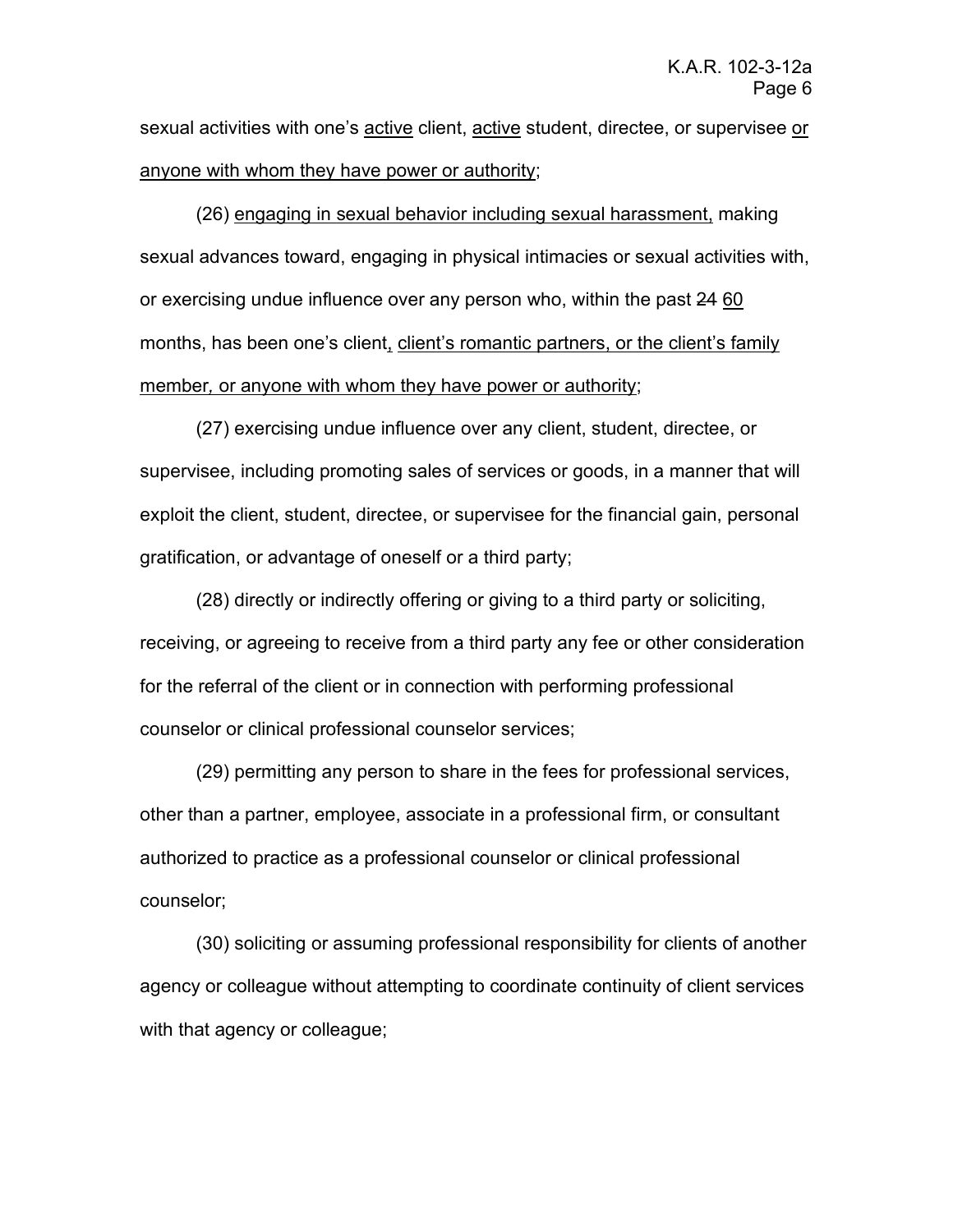(31) making claims of professional superiority that one cannot substantiate;

(32) guaranteeing that satisfaction or a cure will result from the performance of professional services;

(33) claiming or using any secret or special method of treatment or techniques that one refuses to disclose to the board;

(34) continuing or ordering tests, procedures, or treatments or using treatment facilities or services not warranted by the condition, best interests, or preferences of the client;

(35) failing to maintain a record for each client that conforms to the following minimal requirements:

(A) Contains adequate identification of the client;

(B) indicates the client's initial reason for seeking the services of the professional counselor or clinical professional counselor;

(C) contains pertinent and significant information concerning the client's condition;

(D) summarizes the interventions, treatments, tests, procedures, and services that were obtained, performed, ordered, or recommended and the findings and results of each;

(E) documents the client's progress during the course of intervention or treatment provided by the professional counselor;

(F) is legible;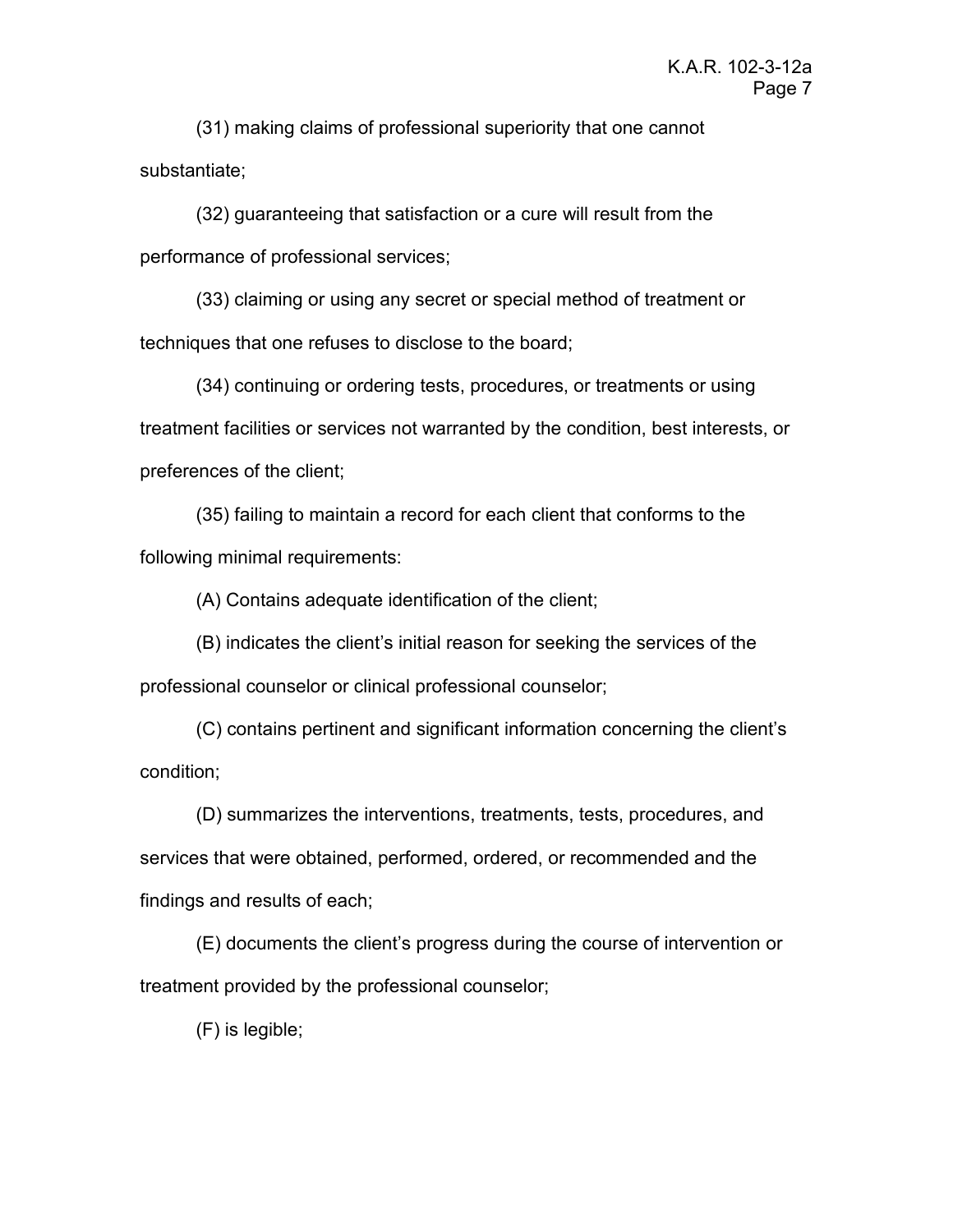(G) contains only those terms and abbreviations that are comprehensible to similar professional practitioners;

(H) indicates the date and nature of any professional service that was provided; and

(I) describes the manner and process by which the professional counseling or clinical professional counseling relationship terminated;

(36) taking credit for work not personally performed, whether by giving inaccurate or misleading information or failing to disclose accurate or material information;

(37) if engaged in research, failing to fulfill these requirements: Failing to consider the possible consequences on participants, failing to take all reasonable precautions on behalf of participants' welfare, or causing emotional, physical, or social harm to participants throughout the research process, according to all current state and federal laws and statutes for conducting research

(A) Consider carefully the possible consequences for human beings participating in the research;

(B) protect each participant from unwarranted physical and mental harm;

(C) ascertain that the consent of each participant is voluntary and informed; and

(D) preserve the privacy and protect the anonymity of each subject of the research within the terms of informed consent;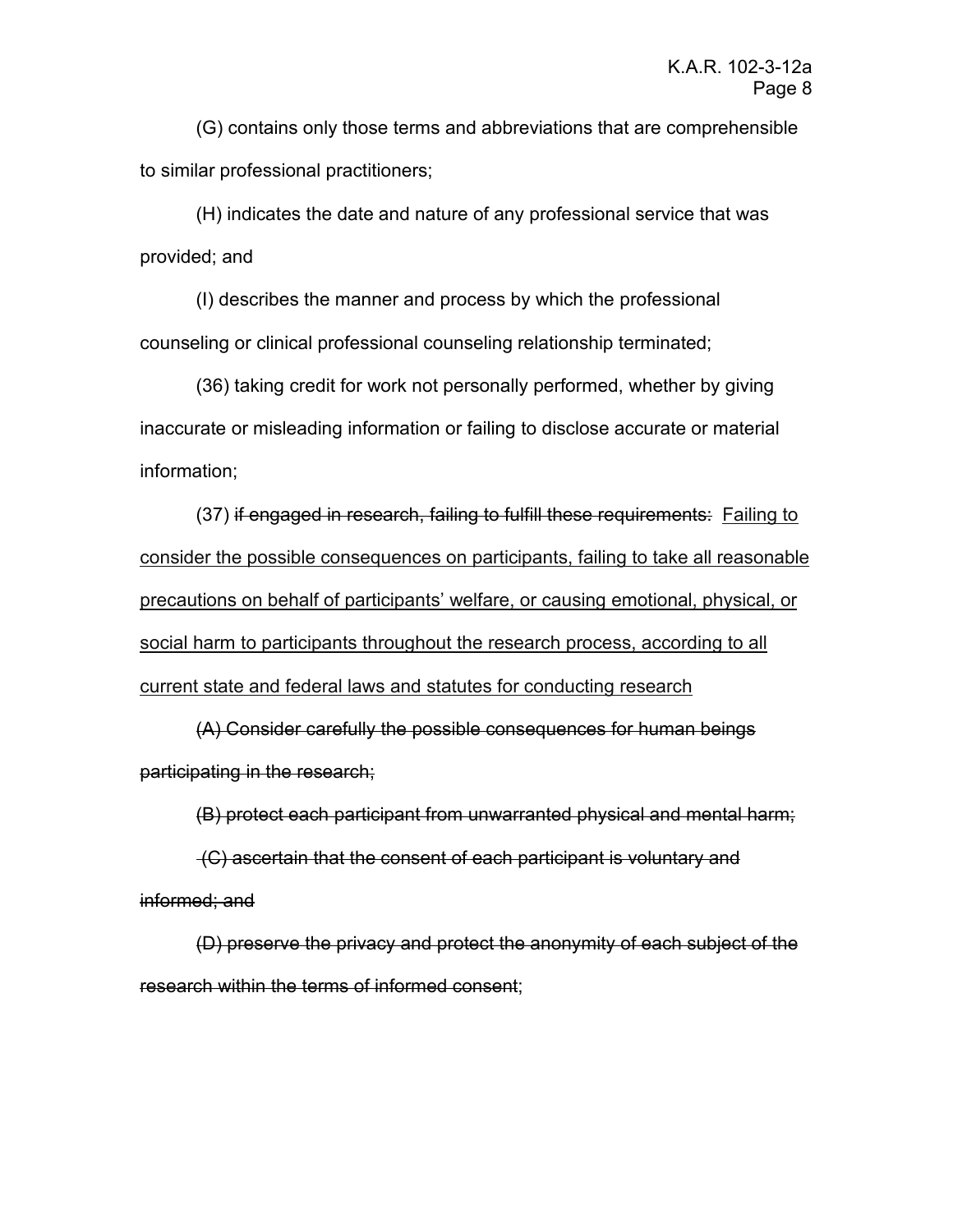(38) making or filing a report that one knows to be false, distorted, erroneous, incomplete, or misleading;

(39) failing to notify the client promptly when termination or interruption of service to the client is anticipated;

(40) failing to seek continuation of service, or abandoning or neglecting a client under or in need of professional care, without making reasonable arrangements for that care;

(41) abandoning employment under circumstances that seriously impair the delivery of professional care to clients and without providing reasonable notice to the employer;

(42) failing to terminate the professional counseling or clinical professional counseling services when it is apparent that the relationship no longer serves the client's needs or best interests;

(43) if the professional counselor or clinical professional counselor is the owner or custodian of client records, failing to retain these records for at least five years after the date of termination of the professional relationship, unless otherwise provided by law;

(44) supervising or directing in a negligent manner anyone for whom one has supervisory or directory responsibility;

(45) failing to inform a client if professional counseling services are provided or delivered under supervision or direction;

(46) engaging in a dual relationship with a client, student, or supervisee;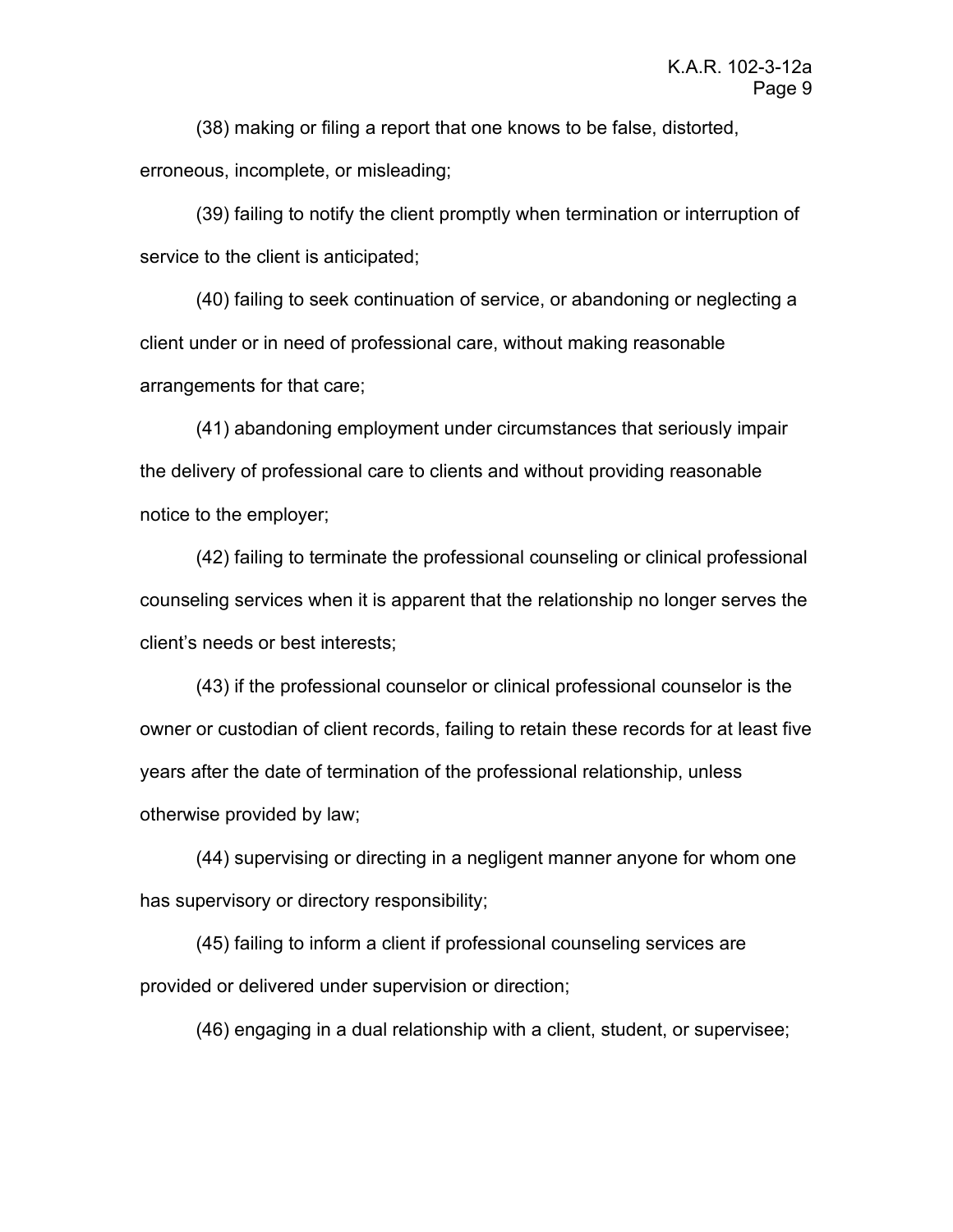(47) failing to inform the proper authorities as provided in K.S.A. 38-2223, and amendments thereto, that one knows or has reason to believe that a client has been involved in harming or has harmed a child, whether by physical, mental, or emotional abuse or neglect or by sexual abuse;

(48) failing to inform the proper authorities as required by K.S.A. 39-1402, and amendments thereto, that one knows or has reason to believe that any of the following circumstances apply to a resident, as defined by K.S.A. 39-1401(a) and amendments thereto:

(A) Has been or is being abused, neglected, or exploited;

(B) is in a condition that is the result of abuse, neglect, or exploitation; or

(C) is in need of protective services;

(49) failing to inform the proper authorities as required by K.S.A. 39-1431, and amendments thereto, that one knows or has reason to believe that any of the following circumstances apply to an adult, as defined in K.S.A. 39-1430 and amendments thereto:

(A) Is being or has been abused, neglected, or exploited;

(B) is in a condition that is the result of abuse, neglect, or exploitation; or

(C) is in need of protective services;

(50) intentionally or negligently failing to file a report or record required by state or federal law, willfully impeding or obstructing the filing of a report or record required by state or federal law, or inducing another person to take any of those actions;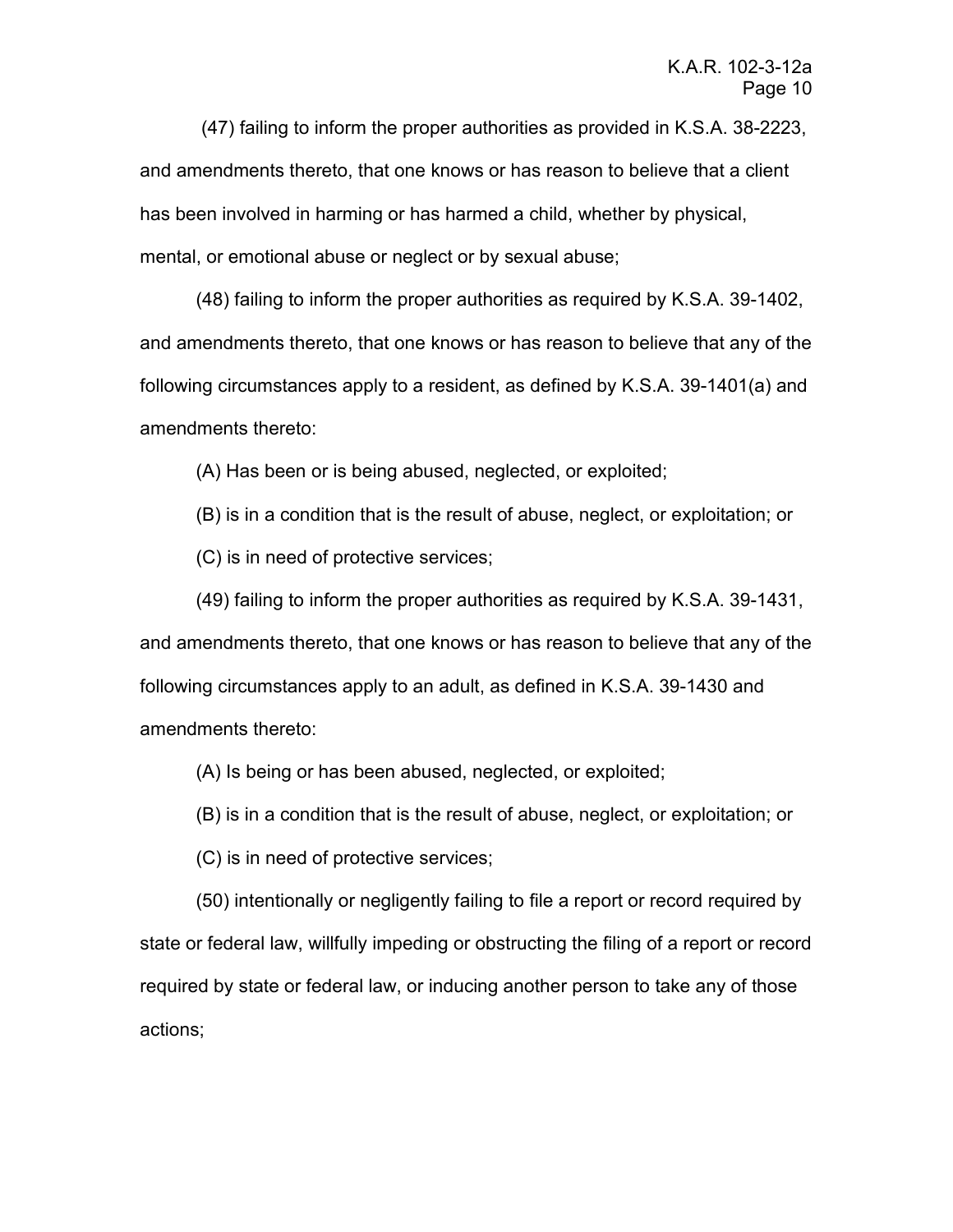(51) offering to perform or performing any service, procedure, or therapy that, by the accepted standards of professional counseling or clinical professional counseling practice in the community, would constitute experimentation on human subjects without first obtaining the full, informed, and voluntary written consent of the client or the client's legal representative or representatives;

(52) practicing professional counseling or clinical professional counseling in an incompetent manner;

(53) practicing professional counseling or clinical professional counseling after one's license expires;

(54) using without a license, or continuing to use after the expiration of a license, any title or abbreviation prescribed by law for use solely by persons currently holding that type or class of license;

(55) diagnosing or treating any client who a professional counselor practicing under direction or a clinical professional counselor has reason to believe is suffering from a mental illness or disease, as opposed to a mental disorder Practicing inappropriate boundaries with clients with regards to use of social media including but not limited to, using a personal profile to connect or communicate with clients on any social media platform, or accessing a client's social media pages without previous consent; or

(56) Disclosing confidential information through public social media; (57) If engaged in distance-counseling, failing to fulfill these requirements: (A) Informing the client of risks and benefits of distance counseling,